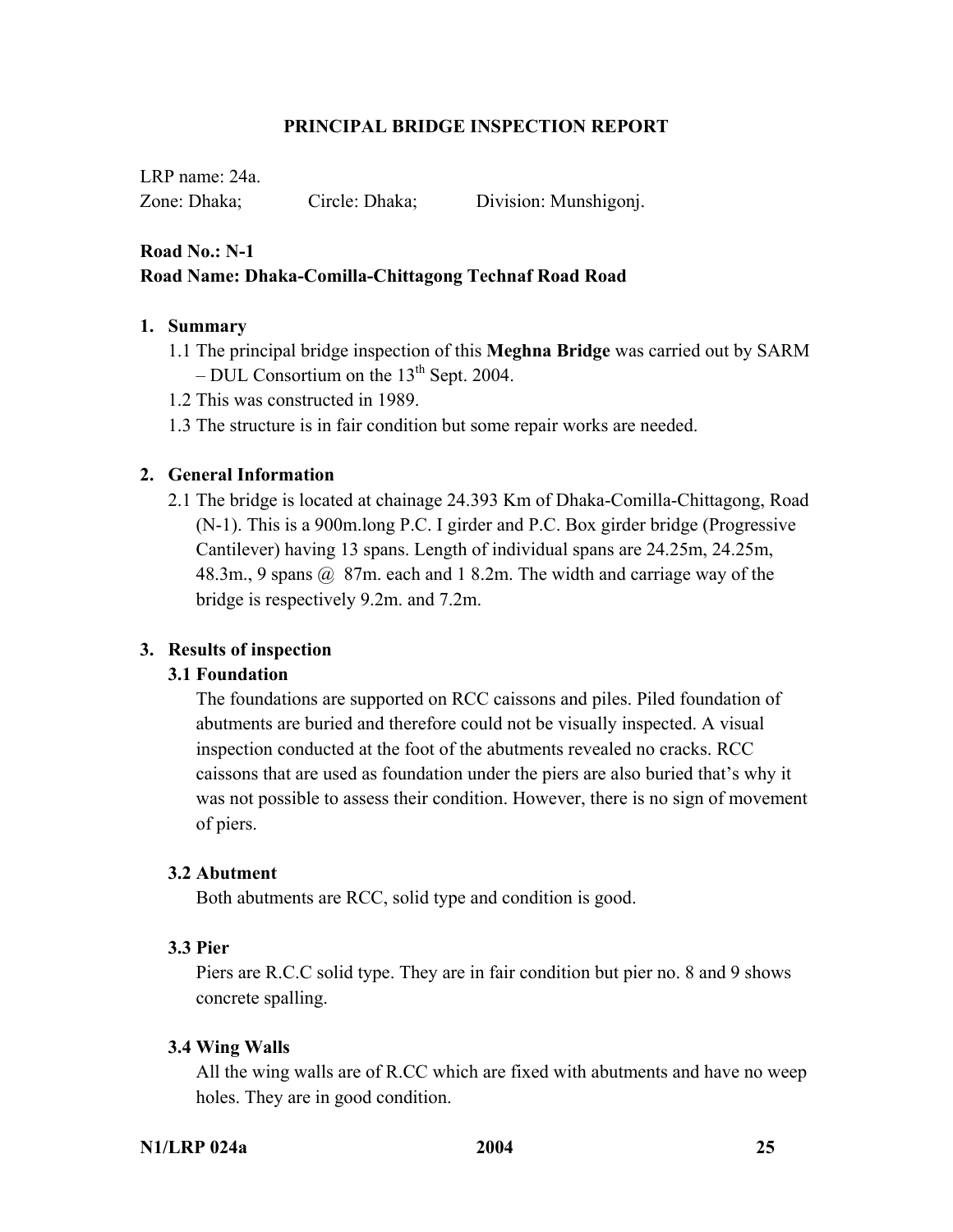# **3.5 Bearings**

2 span where girders are P.C. simply supported I section have neoprene bearings. Other progressive cantilever 11 spans have no bearings.

# **3.6 P.C. I Girder, P.C Box Girder**

2 span out of 13 have 5 no. P.C. girder at each span and the other 11 span have P.C. box girder. Condition of these girders are good. There is no sign of crack or excessive deflection in these girders.

## **3.7 Railing**

Railing type is of R.C.C post & steel rail.

The overall condition of the railing is fair, though minor damage is observed. It has 0.80m. wide foot path at both sides.

### **3.8 Deck Slab**

The condition of RCC deck slab is in quite good condition. But minor quantity of concrete spalling has been observed.

### **3.9 Wearing Course**

The wearing course is of bitumen type, it needs repair work.

### **3.10 Expansion Joint**

Expansion joints are partially damaged. 4 number of expansion joints need replacement and another 2 number need repair.

## **3.11 Approach Protection and Drainage**

Abutment approach protection and drainage is in good condition though minor damage is observed. The bridge has drainage facility.

## **3.12 Navigability**

It is navigable during all season. Most of the river traffics are big boats including country boat, engine boat, small ships etc. Their height are mostly 10m.

#### **3.13 Recommendation**

**The condition of the bridge is good.** 

**But:** 

**8sqm over 8 & 9 no. pier need repair for concrete spalling 12m length of railing at left side need repair** 

**2sqm deck need repir, 12sqm approach road at side of the bridge need repair 2sqm slope protection need repair, 8sqm side walk at right side need repair 6m. expansion joint, 2m. railing need repair and 4 m. railing need replacement.**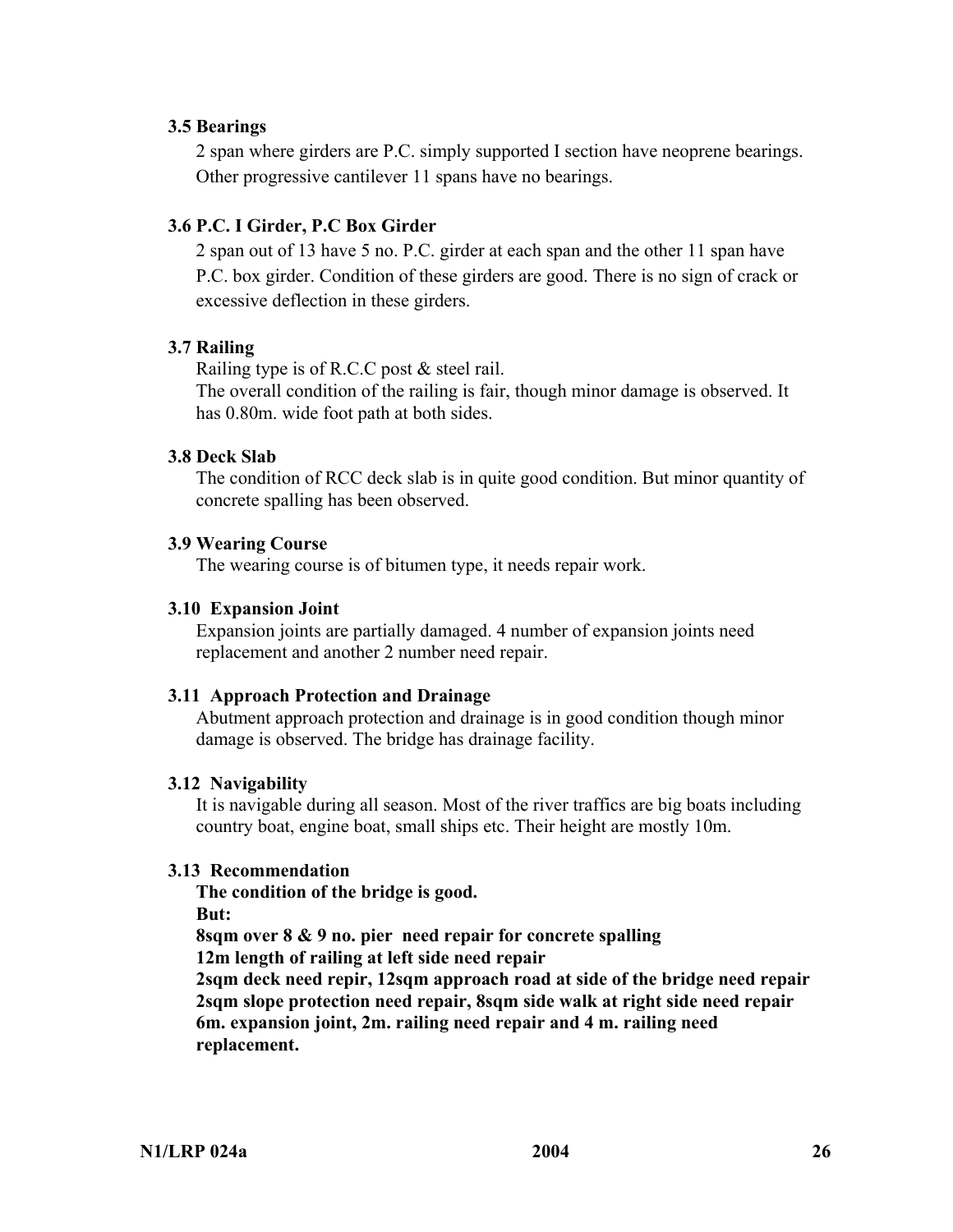

Top View of Bridge



Side View of Bridge